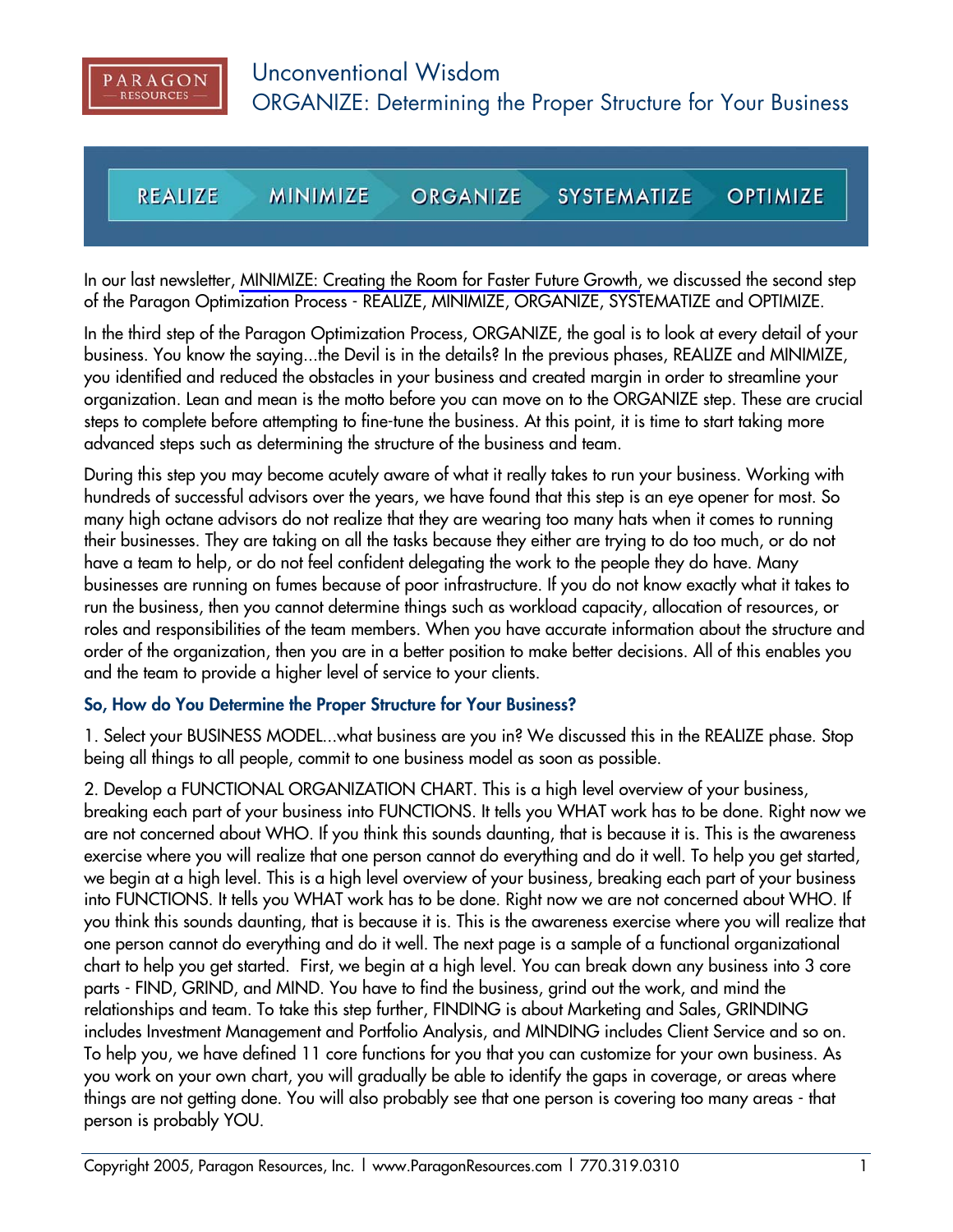



3. DEFINE the work that takes place in each function. Now you may feel that this is going to be really painful, but I promise you it will be the most rewarding. The best way to understand something is to commit it to writing. Only you and your team can define each task that occurs or should occur in each function of YOUR business. Each business is different, so we cannot give you a list here. Make this a team exercise. You may realize that you do more for clients than you thought, or that your team is actually stretched too thin and cannot take on any more clients until things are reorganized.

4. QUANTIFY the work that takes place in each function. Most advisors have a very incomplete understanding of how much time it actually takes to run their businesses at its optimal level. Without this understanding you can have a chronic tendency to over commit. This makes you highly inefficient. Have everyone on your team do a time study on the important tasks of each function for a couple of weeks. We are looking for estimates here, not complete, accurate times.

5. Determine your REQUIRED RESOURCES for your Business. This step takes all of your work so far and helps bring clarity to what you need to run your business. Once you know what you do and how long it takes for you to do it, you can determine what resources you need to define the structure of your team and business. Resources for any business include man hours or people, technology, skills, knowledge, external support, etc. When you have this information, you can then determine how many people it takes to run your business currently, and what it will take to ramp up revenues. This is where you can define your optimal client load based on the available resources of your business. Remember the MINIMIZE step, you do not necessarily need to add to the total number of clients to ramp up revenues, you need to have the RIGHT clients for your business model. We feel, at a minimum, your team needs to have at least one person performing each of the FIND, GRIND, and MIND areas of your business. During this step, you need to identify the right people for each job. This may mean redefining a team member's current job or adding a new person to the team. We use the Managing For Success Assessments to identify who should be doing what on a team.

6. Write accurate JOB DESCRIPTIONS for your team. Many job descriptions simply state the roles and responsibilities and nothing else. A good description is very detailed in terms of what is expected of that person and the actual tasks and activities that are involved. For people to perform at a high level, they need to completely understand their responsibilities. This process helps do just that.

In summary, the best way to form a new team or restructure a current one is to organize it around function rather than specialty or expertise. You need to organize the team by the functions or duties that they will perform rather than putting them together because of personalities or skills that they possess. When you do